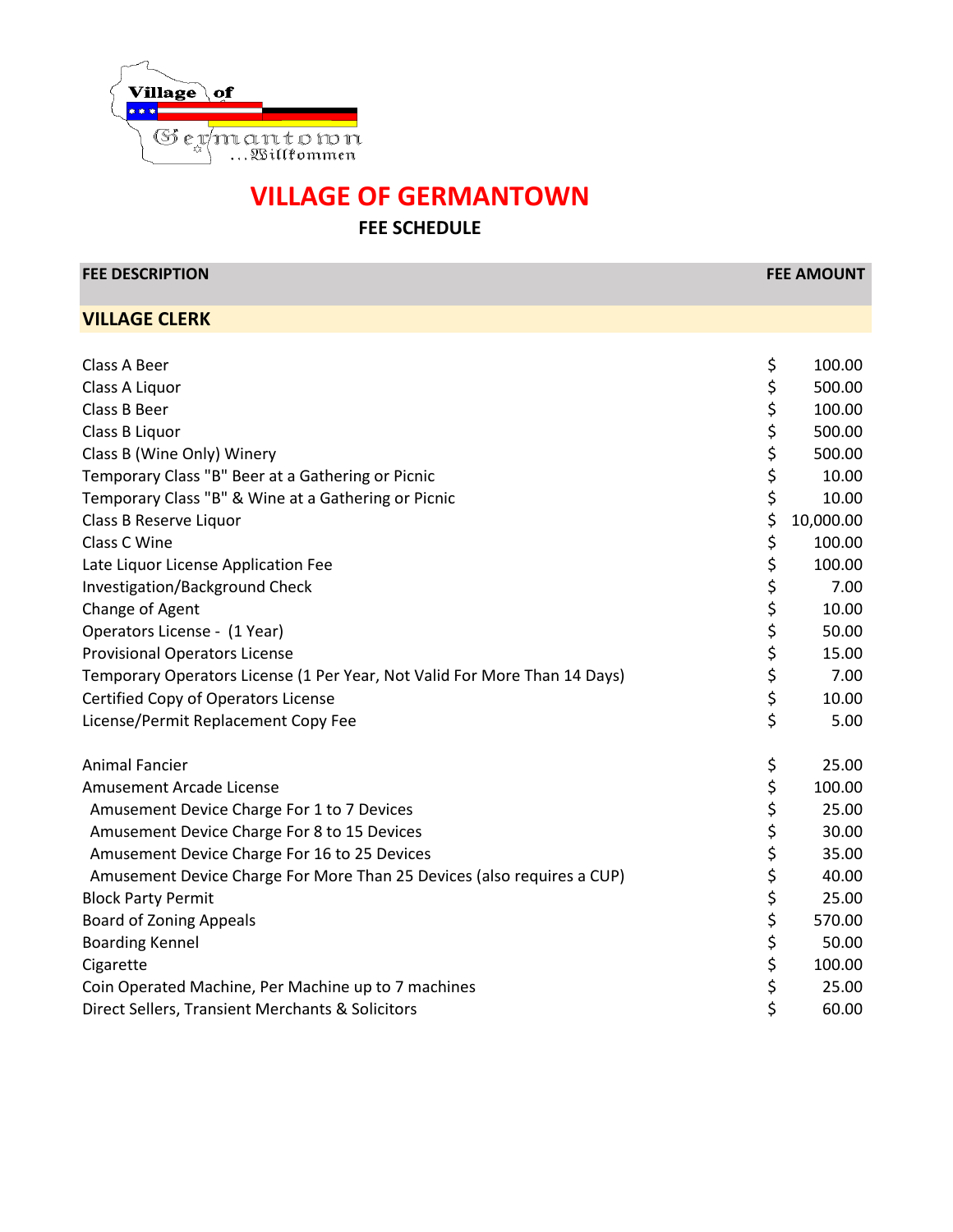| <b>Fireworks Permit</b>                                                           | \$<br>100.00 |
|-----------------------------------------------------------------------------------|--------------|
| Food Vendor                                                                       | 25.00        |
| <b>Grooming Establishment</b>                                                     | 40.00        |
| Junk Dealer - Initial                                                             | \$<br>250.00 |
| Junk Dealer - Initial Application Investigation and Inspection Fee                | \$<br>200.00 |
| Junk Dealer - Renewal                                                             | \$<br>250.00 |
| Mobile Home Park (For 50 Units or Fraction Thereof)                               | 100.00       |
| Mobile Home Park Transfer (Per Park)                                              | 10.00        |
| <b>Outside Premises Extension</b>                                                 | 25.00        |
| Parade Permit                                                                     | 15.00        |
| Pawnbroker Bond                                                                   | \$<br>500.00 |
| Pawnbroker License                                                                | 210.00       |
| Pet Shop                                                                          | 40.00        |
| <b>Publication Fee</b>                                                            | 20.00        |
| <b>Secondhand Article</b>                                                         | 27.50        |
| Secondhand Dealer Mall/Flea Market                                                | 165.00       |
| Secondhand Jewelry                                                                | 30.00        |
| License/Permit Application Rush fee (request for completion in less than 10 days) | \$<br>10.00  |
| Audio/Video Tape and Computer Media                                               | \$<br>15.00  |
| (Actual time and materials if cost is over \$50.00)                               |              |
|                                                                                   |              |

 *Postage charges will apply to any documentation or items needing to be mailed to the requestor*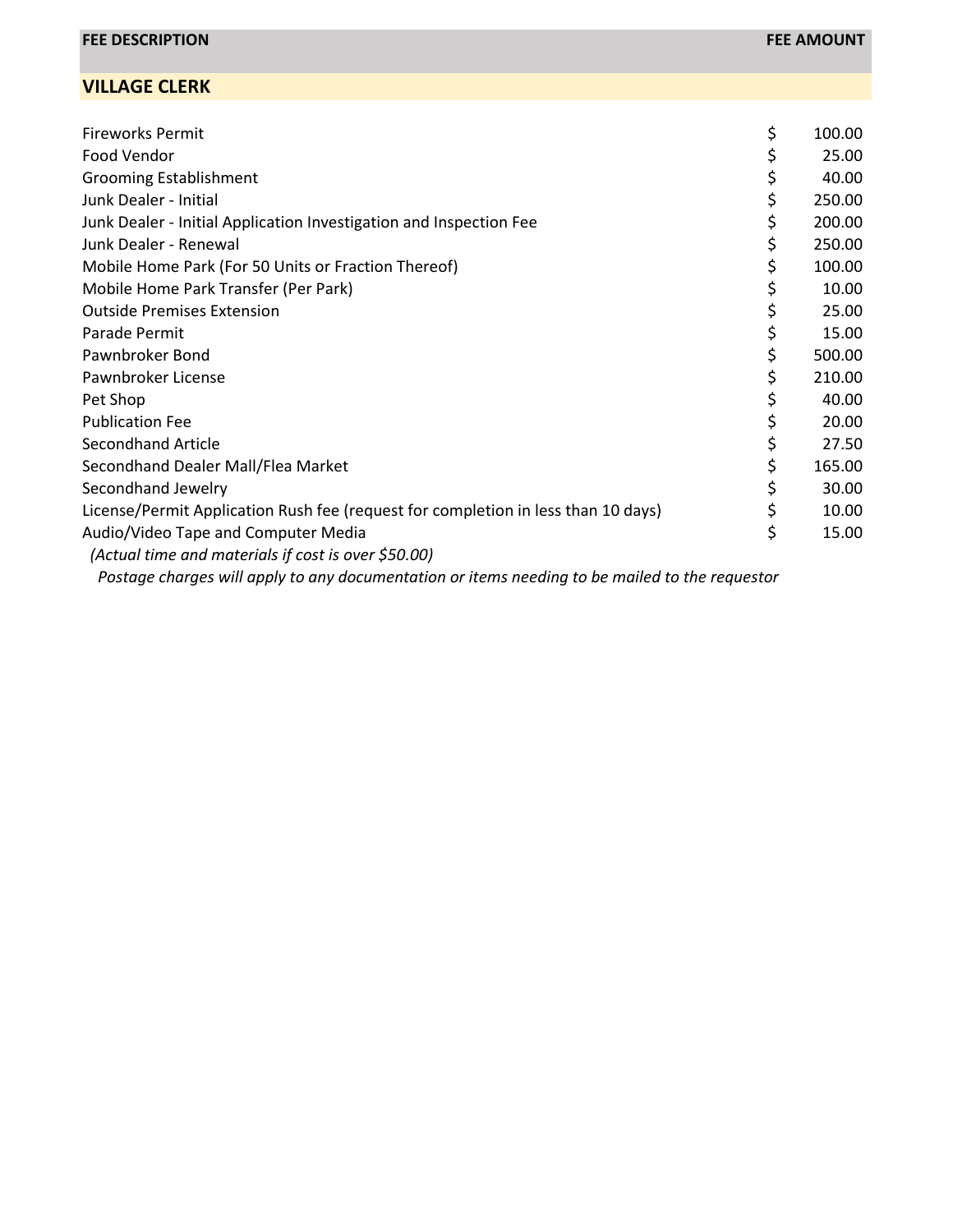

| <b>FEE DESCRIPTION</b>                                              | <b>FEE AMOUNT</b> |
|---------------------------------------------------------------------|-------------------|
| <b>COMMUNITY DEVELOPMENT - PLANNING</b>                             |                   |
|                                                                     |                   |
| Rezoning Petition-General Zoning Map Amendment (Chap 17)            | \$1,085           |
| Rezoning Petition-Floodplain Zoning Map Amendment (Chap 23)         | \$2,275           |
| Rezoning Petition-Wetland Zoning Map Amendment (Chap 24)            | \$2,275           |
| Rezoning Petition-Code Text Amendment (Chap 17, 18, 23, 24)         | \$1,115           |
| Land Use Plan Amendment (Map or Text Change)                        | \$1,165           |
| Sign Permit-Permanent (New)                                         | \$275             |
| Sign Permit-Face Replacement (Existing)                             | \$75              |
| Sign Permit-Temporary                                               | \$30-\$150        |
| Variable fee depends on length of time                              |                   |
| Conditional Use Permit (CUP)                                        | \$1,460           |
| Planned Development (PDD) <5 acre site                              | \$1,240           |
| Planned Development (PDD) 5-20 acre site                            | \$2,095           |
| Planned Development (PDD) >20 acre site                             | \$3,460           |
| Planned Development (PDD) Amendment                                 | \$820             |
| Subdivision Plat (Preliminary & Final Combined) <10 Lots            | \$4,575           |
| Subdivision Plat (Preliminary & Final Combined) 11-25 Lots          | \$5,600           |
| Subdivision Plat (Preliminary & Final Combined) 26-50 Lots          | \$6,625           |
| Subdivision Plat (Preliminary & Final Combined) >51 Lots            | \$7,650           |
| Certified Survey Map (CSM) w/ Public Improvements (road or utility) | \$2,900           |
| Certified Survey Map (CSM)-no Public Improvements                   | \$1,960           |
| Site & Building Plans "Minor" Addition                              | \$700             |
| Site & Building Plans <10K SF Building or <5 Acre Site              | \$1,240           |
| Site & Building Plans 10-50K Building or 5-20 Acre Site             | \$2,095           |
| Site & Building Plans > 50K Building or > 20 Acre Site              | \$3,460           |
| Zoning Code Appeal (Variance, Administrative, Code Interpretation)  | \$560             |
| <b>Temporary Use Permit</b>                                         | \$210             |
| Zoning District Verification Letter                                 | \$60              |
| Floodplain Verification Letter                                      | \$180             |
| <b>Request for Wetland Delineation</b>                              | \$300 Deposit     |
| Returned when wetland survey is submitted                           |                   |
| Zoning Compliance (Zoning/Occupancy Permits)                        | \$175             |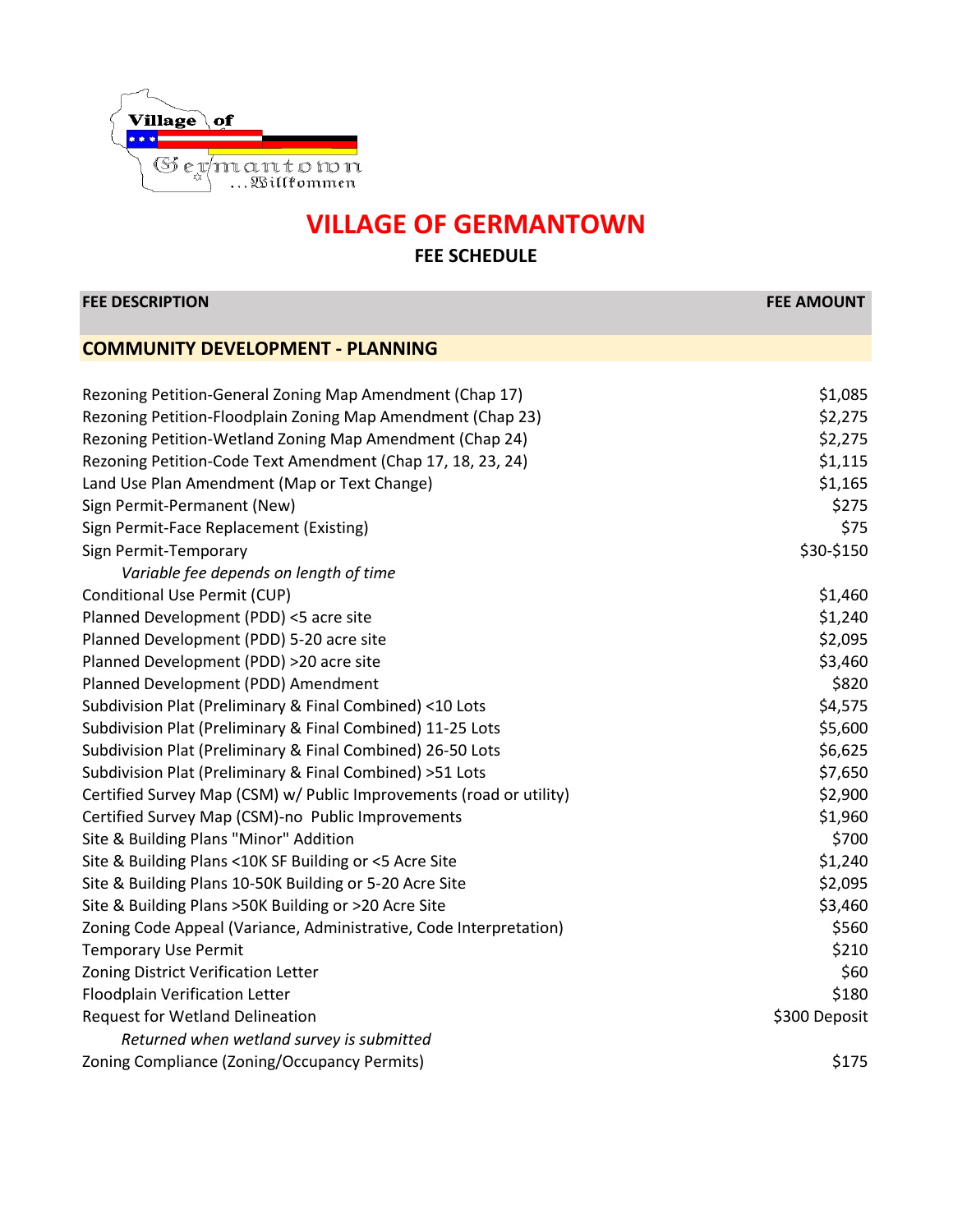## **COMMUNITY DEVELOPMENT - PLANNING**

| <b>Topsoil Removal Permit</b>                      | \$250 |
|----------------------------------------------------|-------|
| Berm Permit                                        | \$200 |
| <b>Request for Historic Designation</b>            | \$75  |
| <b>Mining Permit</b>                               | \$100 |
| Plan Commission Consultation (per meeting)         | \$200 |
| Subdivision Plat & CSM Approval Period Extension * | \$250 |
| Application Late Fee + 1 day *                     | \$250 |
| Application Late Fee + 2 days *                    | \$500 |
| *All other applicable fees apply                   |       |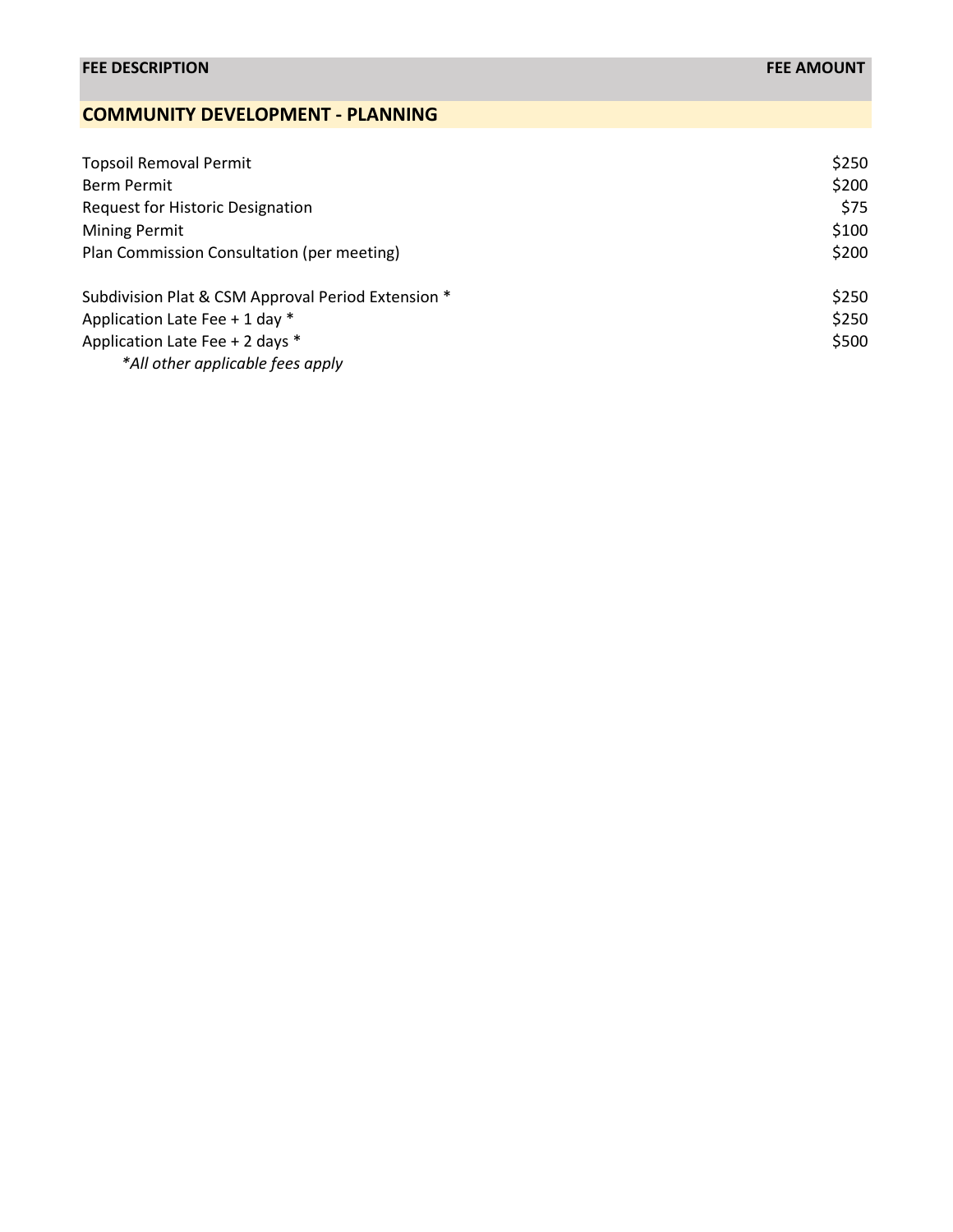| PERMIT/INSPECTION FEE DESCRIPTION                                                                | <b>PROPOSED FEE (\$)</b> |
|--------------------------------------------------------------------------------------------------|--------------------------|
| <b>CONSTRUCTION</b><br>(RESIDENTIAL 1 & 2-FAMILY ONLY)                                           |                          |
| Residential Dwelling-New (w/ or w/o attached garage; charge per sqft)                            | 0.35                     |
| Residential Dwelling-Addition                                                                    | .35 Sq Ft or \$7/\$1000  |
| Residential Dwelling-Remodel                                                                     | .35 Sq Ft or \$7/\$1000  |
| Residential Dwelling-Basement Finish/Remodel (charge per sqft)                                   | 0.30                     |
| Deck/Porch/Gazebo                                                                                | 50.00                    |
| Garage & Accessory Structure- 192 square feet or less                                            | 30.00                    |
| Garage & Accessory Structure Over 192 square feet (per sqft)                                     | 0.26                     |
| <b>Swimming Pool</b>                                                                             | 40.00                    |
| Fence                                                                                            | 25.00                    |
| Reroofing                                                                                        | 25.00                    |
| Siding                                                                                           | 30.00                    |
| <b>Foundation Wall Repair</b>                                                                    | 75.00                    |
| Solar Energy Unit                                                                                | 30.00                    |
| Wind Energy Unit                                                                                 | 35.00                    |
| Signal Receiving Antenna                                                                         | 30.00                    |
| All Other Building Alterations, Where Cubic Contents Not Calculated                              | \$10/\$1000              |
| <b>Plan Examination Fee:</b>                                                                     |                          |
| New Dwelling (w/ or w/o attached garage)                                                         | 225.00                   |
| Residential Dwelling-Addition                                                                    | 75.00                    |
| Residential Dwelling-Remodel                                                                     | 55.00                    |
| Garages & Accesssory Strcuture Over 192 square feet                                              | 45.00                    |
| Deck/Porch/Gazebo                                                                                | 40.00                    |
| <b>Basement Finish/Remodel</b>                                                                   | 35.00                    |
| Fireplace                                                                                        | 35.00                    |
| WI Uniform Building Permit Seal                                                                  | 40.00                    |
| <b>Occupancy Permit</b>                                                                          | 50.00                    |
| Property Record Maintenance Fees:                                                                |                          |
| <b>New Residential Dwellings</b>                                                                 | 200.00                   |
| <b>Structural Addition/Alteration</b>                                                            | 80.00                    |
| Accessory Structures (Deck, Gazebo, Shed, Pool, etc.)                                            | 15.00                    |
| <b>CONSTRUCTION</b><br>(ALL COMMERCIAL, INDUSTRIAL, INSTITUTIONAL, OFFICE, MULTI-FAMILY & OTHER) |                          |
| Multi-Family 3-Family & Over (New Const, Addition & Remodel)                                     | 0.35                     |
| Commercial/Business, Institutional, Office (New Const, Addition & Remodel)                       | 0.35                     |
| Industrial/Manufacturing, Warehouse & Commercial Garage (New Const, Addition & Remodel)          | 0.30                     |
| <b>Agricultural Building</b>                                                                     | 1% of Cost of Building   |
| <b>Plan Examination Fee:</b>                                                                     |                          |
| Multi-Family 3-Family & Over (New Const, Addition & Remodel)                                     | \$175 + \$25 per unit    |
| Commercial/Business, Institutional, Office (New Const, Addition & Remodel)                       | 250.00                   |
| Manufacturing/Industrial & Warehouse (New Const, Addition & Remodel)                             | 250.00                   |
| <b>Occupancy Permit:</b>                                                                         |                          |
| Multi-Family 3-Family & Over (New Const, Addition & Remodel)                                     | \$30 per unit            |
| Commercial/Business, Institutional, Office (New Const, Addition & Remodel)                       | 150.00                   |
| Manufacturing/Industrial & Warehouse (New Const, Addition & Remodel)                             | 150.00                   |
| <b>Signal Receiving Antenna</b>                                                                  | 30.00                    |
| Siding (\$250 Maximum)                                                                           | \$8.00/\$1000 of Cost    |
| Reroofing (\$250 Maximum)                                                                        | \$7.00/\$1000 of Cost    |
| Permit to Start Construction                                                                     | 200.00                   |
| All Other Building Remodeling or Alteration where Cubic Contents Not Calculated                  |                          |
| Major Remodeling or Alteration                                                                   | \$10/\$1000              |
| Minor Remodeling or Alteration                                                                   | \$5/\$1000               |
| Property Record Maintenance Fees:                                                                |                          |
| Multi Family/Condominiums                                                                        | \$400 Base + \$50/Unit   |
| <b>Structural Addition/Alteration</b>                                                            | 80.00                    |
| Accessory Structures (Deck, Gazebo, Shed, Pool, etc.)                                            | 30.00                    |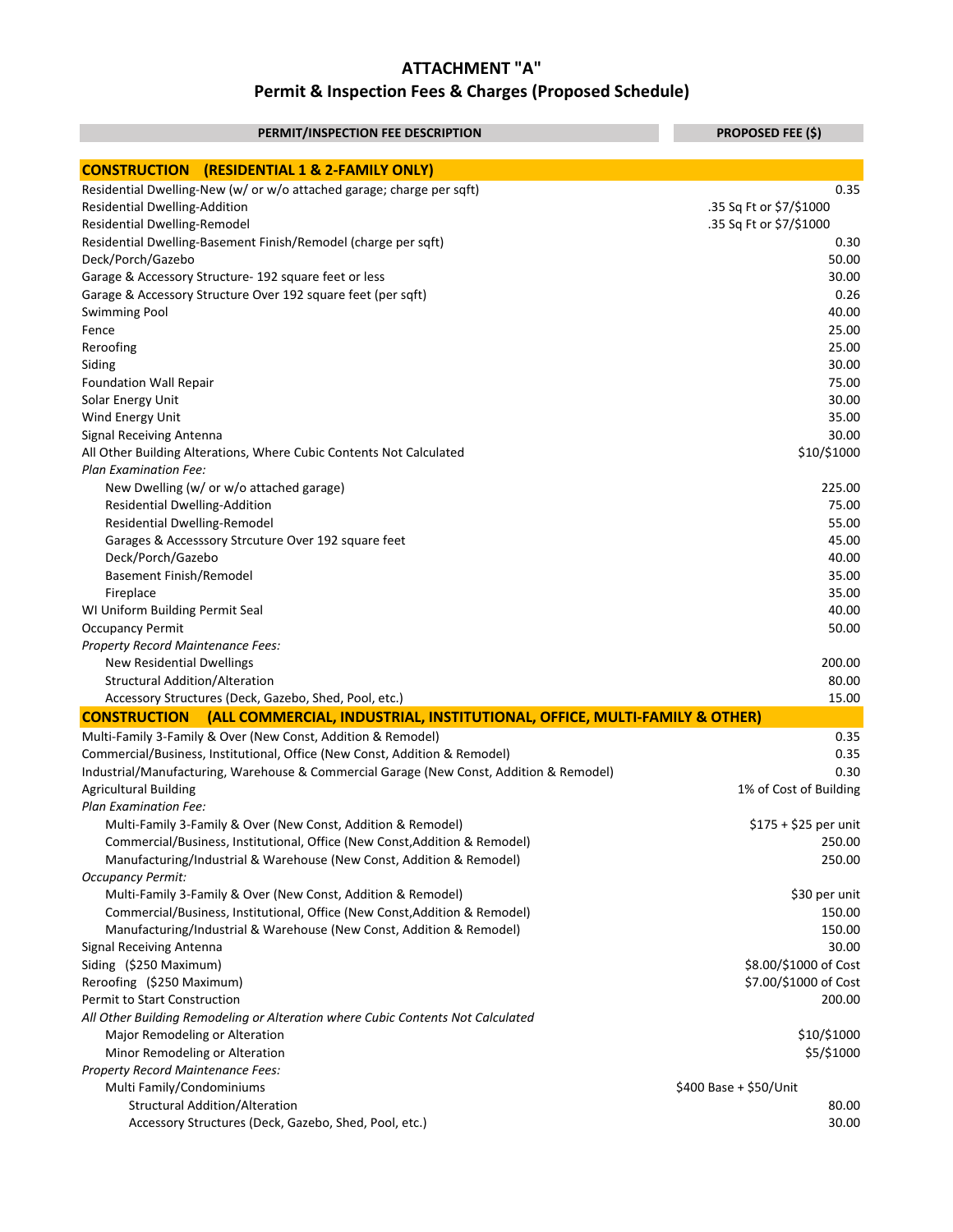| PERMIT/INSPECTION FEE DESCRIPTION | <b>PROPOSED FEE (\$)</b> |
|-----------------------------------|--------------------------|
|                                   |                          |
| New Commercial Building           | 400.00                   |
| <b>Structural Addition</b>        | 165.00                   |
| <b>Structural Alteration</b>      | 110.00                   |
| <b>Accessory Structures</b>       | 50.00                    |
| Porch, Deck, Gazebo, etc.         | 30.00                    |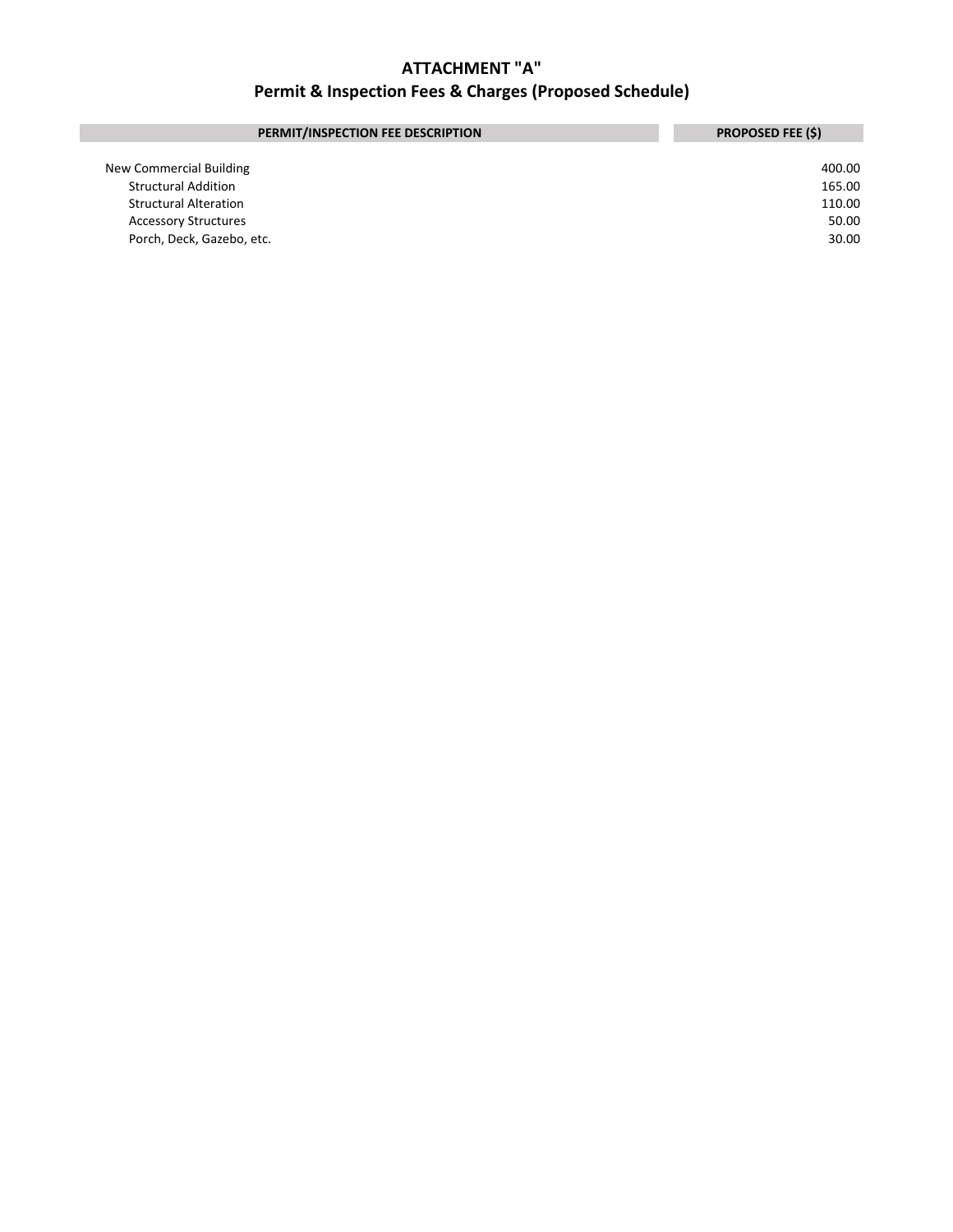| PERMIT/INSPECTION FEE DESCRIPTION                                                       | <b>PROPOSED FEE (\$)</b> |
|-----------------------------------------------------------------------------------------|--------------------------|
| (ALL Residential & non-Residential)<br><b>HVAC - HEATING &amp; COOLING</b>              |                          |
| 1 & 2-Family Heating                                                                    | 50.00                    |
| Commercial - 1st 150,000 BTU                                                            | 50.00                    |
| Each Additional 50,000 BTU or Fraction Thereof (\$750.00 Max per unit)                  | 15.00                    |
| One & Two Family Air Conditioning                                                       | 50.00                    |
| Commercial A/C - 1st 5 Tons                                                             | 50.00                    |
| Each Additional Ton or Fraction Thereof (\$750.00 Max per unit)                         | 15.00                    |
| Fireplace/Woodburning Stove                                                             | $$50.00 + Plan Exam$     |
| <b>Outdoor Heating Devices</b>                                                          | 100.00                   |
| Commercial/Industrial Exhaust Hoods & Exhaust Systems                                   | 100.00                   |
| Heating & A/C Distribution Systems/Ductwork                                             | \$1.00/100 Sq. Ft. Area  |
| Plan Exam Fee (ALL non-Residential)                                                     | 60.00                    |
| (ALL Residential & non-Residential)<br><b>PLUMBING PERMITS</b>                          |                          |
| Plumbing Fixtures - Each                                                                | 10.00                    |
| Manholes & Catch Basins                                                                 | 30.00                    |
| Inside Sewer - First 100 Feet                                                           | 50.00                    |
| Outside Sewer & Water - First 100 Feet<br>- Change to Outside Sewer Only                | 50.00                    |
| Additional Sewer & Water - Over 100 Feet in/out                                         | .45/Foot                 |
| <b>Storm Sewer Connection</b>                                                           | 50.00                    |
| <b>Water Service</b><br>- Separate Line Item                                            | 50.00                    |
| Water Tap or Sewer Connection in Road                                                   | 35.00                    |
| Well                                                                                    | 20.00                    |
| Well Abandonment                                                                        | 40.00                    |
| Pump                                                                                    | 20.00<br>15.00           |
| Lawn Sprinkler System (Per System Plus .25 per Head)                                    | 50.00                    |
| Re-Inspection Fee<br>Minimum Plumbing Permit Fee                                        | 50.00                    |
| (ALL Residential & non-Residential)<br><b>ELECTRICAL PERMITS</b>                        |                          |
| Outlets for Fixtures, Lamps, Switches, and Similar Devices                              | 0.75                     |
| Fixtures, Studded Porcelain Receptacles, etc.<br>- Combined to one line item            | 0.75                     |
| Ranges, including outlets or 50 AMP outlets or receptacles                              | 10.00                    |
| Garbage Disposal                                                                        | 10.00                    |
| Dishwasher                                                                              | 10.00                    |
| <b>Water Heater</b>                                                                     | 10.00                    |
| Clothes Dryer                                                                           | 10.00                    |
| Automatic Central Heating & Cooling Devices (Furnace) - Residential                     | 20.00                    |
| Automatic Central Heating & Cooling Devices (Furnace) - Commercial                      | 40.00                    |
| Air Conditioners - 3 tons or smaller in size                                            | 9.00                     |
| Over 3 tons, \$1.00 per ton in excess<br>$($ #<br>)Ton in excess                        | Plus \$9.00              |
| - Added Mound System, Lift Pump, or Alarm Wiring<br>Well Pump                           | 20.00                    |
| Low Voltage Device                                                                      | 1.00                     |
| Service Switches: First 200 Amperes                                                     | 50.00                    |
| Over 200 Amperes - Additional per 100 amps or fraction                                  | \$10.00/100              |
| Temporary Service - 1st 90 days                                                         | 50.00                    |
| Thereafter, each additional 100 Amperes or fraction                                     | 15.00                    |
| Tubular Lamps, such as Fluorescent, Cold Cathode, Lumiline and Mercury Vapor (per tube) | 0.50                     |
| Miscellaneous Heating Devices (per KWT)                                                 | 4.00                     |
| <b>Power Receptacles</b>                                                                | 7.00                     |
| Motors (per H.P. or fraction)                                                           | 1.00                     |
| Neon Signs (Transformer), Lighted Signs                                                 | 25.00                    |
| Generators, Rectifiers & Transformers (per KWT)                                         | 1.00                     |
| <b>Residential Whirlpool</b>                                                            | 30.00                    |
| Wireways, Busways, Underfloor Raceways or Auxiliary Gutters (per foot or fraction)      | 0.50                     |
| Stage Pockets, Spotlights, Fluorescent Tubes and like apparatus (per tube)              | 0.40                     |
| Exterior Poles, Wall Packs, Bollards                                                    | 20.00                    |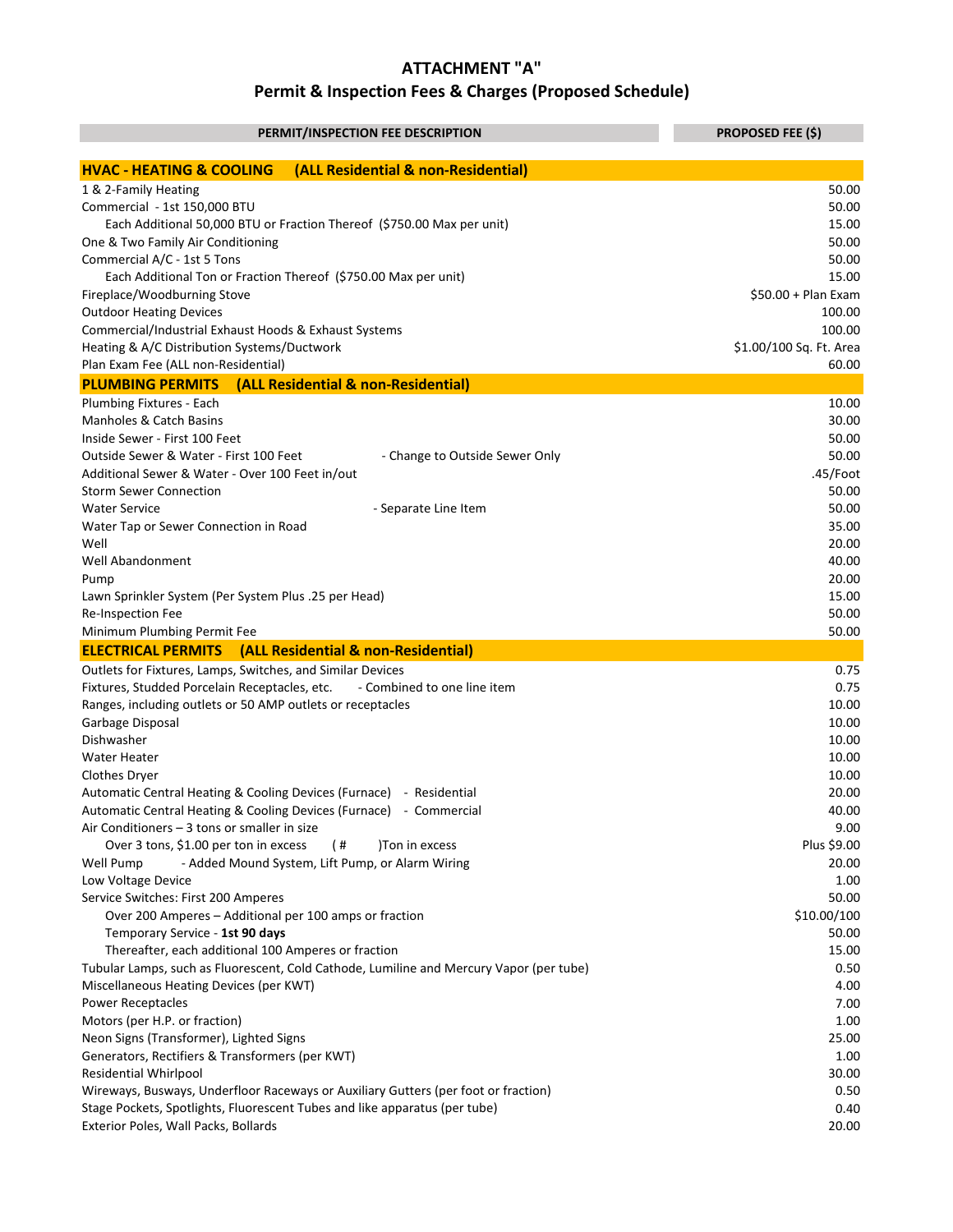| PERMIT/INSPECTION FEE DESCRIPTION                                              | <b>PROPOSED FEE (\$)</b>         |
|--------------------------------------------------------------------------------|----------------------------------|
| Arc, Mercury, Search and Floodlights                                           | 3.50                             |
| Commercial Exterior Luminaires, Parking Lighting (Per Pole)                    | 10.00                            |
| Dimmers, Time Clock, Photo Electric Switch                                     | 3.00                             |
| Dimmers, Sensors, GFCI, AFCI, etc.                                             | 4.00                             |
| <b>Fuel Dispensing Pumps or Units</b>                                          | 10.00                            |
| Feeders and Subfeeders No. 6 AWG or larger & Subpanels                         | 25.00                            |
| <b>Smoke Detectors</b>                                                         | 2.00                             |
| <b>Exhaust Fans</b>                                                            | 5.00                             |
| <b>GFCI Receptacles</b>                                                        | 4.00                             |
| Swimming Pool Wiring: Inground Pools                                           | 100.00                           |
| Above Ground Pools & Hot Tubs                                                  | 50.00                            |
| Fire Alarm Panel, Security System                                              | 75.00                            |
| Elevator                                                                       | 50.00                            |
| Minimum Plumbing Permit Fee                                                    | 50.00                            |
| <b>EROSION CONTROL PERMITS</b>                                                 |                                  |
| 1 & 2-Family- New Construction                                                 | \$150 per lot                    |
| Subdivision Development (Residential & non-Residential)                        | $$1,000 + $20$ Per Lot           |
| Multi Family, Commercial, Industrial, Institutional (\$5,000 Maximum)          | $$500 + $10$ for each 1,000 Sq.  |
|                                                                                | Ft. Disturbed area               |
| Other Filling/Grading Unrelated to Development (\$100 Minimum)                 | \$5.00 per 1,000 Sq. Ft.         |
|                                                                                | Disturbed Area < 1 acre PLUS \$3 |
|                                                                                | per Sq. $Ft > 1$ acre            |
| <b>OTHER MISCELLANEOUS PERMITS &amp; CHARGES</b>                               |                                  |
| Wrecking/Razing Permit (up to \$500 maximum fee)                               | \$50.00 + \$.06 Sq. Ft.          |
| Moving Permit (building moved over Public streets & highways)                  | $$175.00 + $.06$ Sq. Ft.         |
| Special Inspection or Report (not associated w/ a specific permit)             | 150.00                           |
| Propane Tank Installation Permit                                               | 20.00                            |
| Fire Safety Number (address coordinate plate)                                  | 60.00                            |
| House Number Set (plus tax)                                                    | 25.00                            |
| Special Request Inspection (\$ charge per hour)                                | 150.00                           |
| Re-Inspection (for 3rd Inspection or more)                                     | 50.00                            |
| Failure to Call For Inspection                                                 | 50.00                            |
| DOUBLE Permit Fee for work w/o permit OR work started prior to permit issuance | <b>DOUBLE PERMIT FEE</b>         |
| Technology Fee (added to each permit issued)                                   | 3.00                             |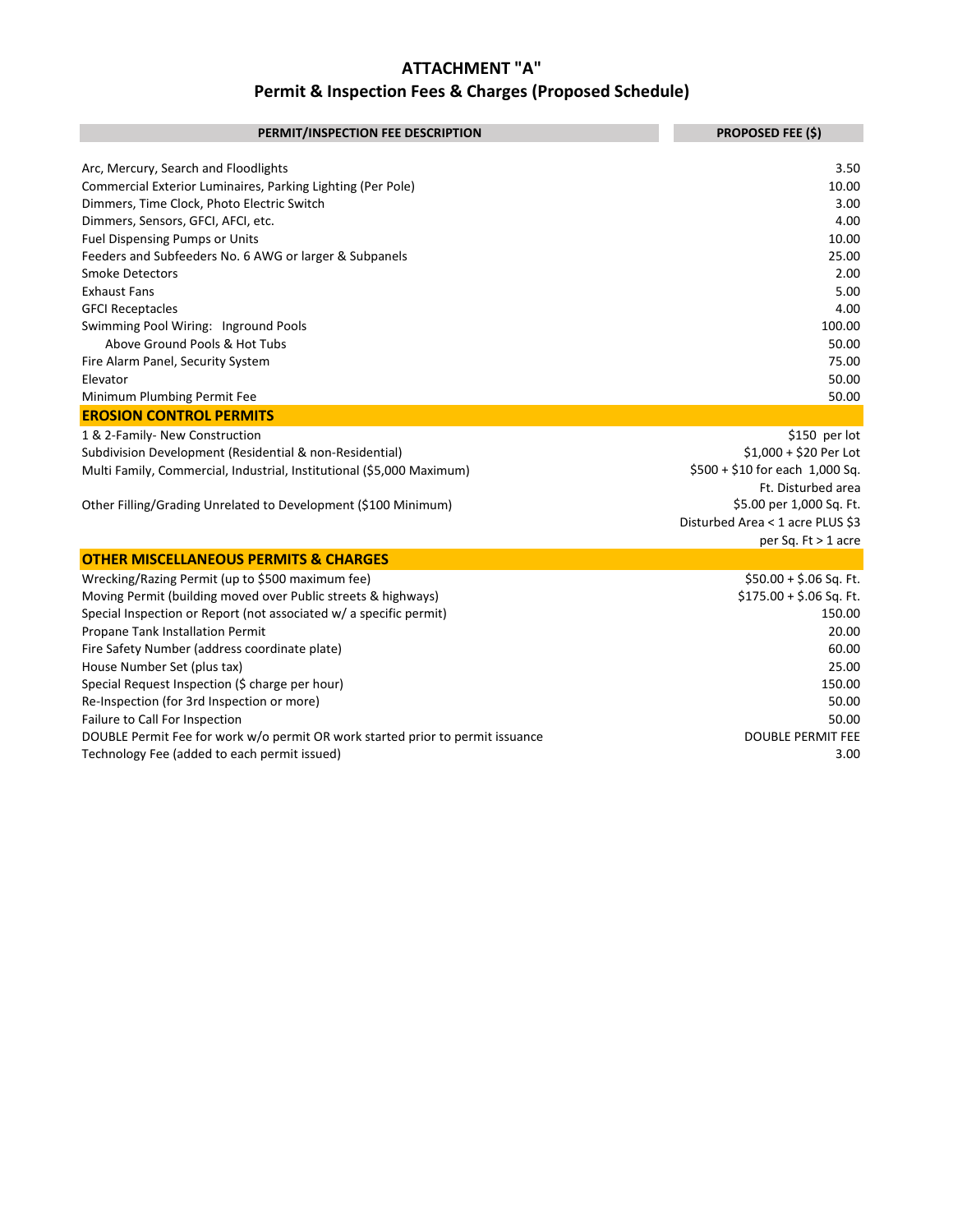

## **VILLAGE OF GERMANTOWN FEE SCHEDULE**

| <b>FEE DESCRIPTION</b>                                                                              | <b>FEE AMOUNT</b> |
|-----------------------------------------------------------------------------------------------------|-------------------|
| <b>ENGINEERING</b>                                                                                  |                   |
| Stormwater Permit Fee - Base Application Fee                                                        | \$300.00          |
| First Time Stormwater Master (SWM) Plan Report Review Fee (Non-Refundable)                          | \$200.00          |
| Each Additional Detention/Infiltration/Retention Pond or Water Quality Device                       | \$25.00           |
| Each Channel/Culvert/Storm Sewer Branch                                                             | \$10.00           |
| Optional Expedited Review (3 business days)                                                         | \$500.00          |
| Additional SWM Plan Report Review Fee (Non-Refundable)                                              |                   |
| 2nd SWM Plan Review (i.e., review of 1st SWM Plan revision)                                         | \$250.00          |
| Additional SWM Plan Report Review Fee (i.e., review of 2nd, 3rd, 4th, etc. SWM Plan                 |                   |
| Revision)                                                                                           | \$500.00          |
| Additional Fee for Otional Expedited Review for each Additional SWM Plan Review<br>$\left(3\right)$ |                   |
| business days)                                                                                      | \$500.00          |
| Final Yard Grade Adjustment Fee                                                                     | \$200.00          |
| Driveway Permit Fee:                                                                                |                   |
| Zoning Districts Type 1: Rd-2, Rm-1, Rm-2, Rm-3, EH, MHP, I, PD, B-1, B-2, B-3, B-4, B-5, M-        |                   |
| 1, M-2, M-3, M-4                                                                                    | \$100.00          |
| Zoning Districts Type 2: A-1, A-2, Rs-1, Rs-2, Rs-3, Rs-4, Rs-5, Rs-6, Rs-7                         | \$50.00           |
| Paving an existing access                                                                           | \$0.00            |
| <b>Utility Permit Fee</b>                                                                           |                   |
| <b>WE Energies Permits</b>                                                                          | \$150.00          |
| <b>All Other Utility Companies</b>                                                                  | \$200.00          |
| <b>Road Cuts</b>                                                                                    | \$500.00          |
| <b>Engineering Maps:</b>                                                                            |                   |
| Village Map - (36x36) 1" = 1000'                                                                    | \$10.56           |
| (24x36) varied scale                                                                                | \$7.92            |
| $(18x18)$ 1" = 2000'                                                                                | \$5.28            |
| (36x36) Colored                                                                                     | \$31.68           |
| $(36x36)$ 1" = 400'<br>Zoning Map                                                                   | \$10.00           |
| Set of 9                                                                                            | \$89.76           |
| Aerial Photography                                                                                  |                   |
| $(18x18)$ 1" = 800'                                                                                 | \$10.56           |
| Set of 9                                                                                            | \$89.76           |
| Cadastral Map (18x18) 1" = 200'                                                                     | \$5.28            |
| Complete Set (142 Maps)                                                                             | \$316.80          |
| Topographic Map (aerial data-varies)                                                                |                   |
| $(18x18)$ 1" = 200'                                                                                 | \$21.12           |
| $(36x36)$ 1" = 100'                                                                                 | \$26.40           |
| <b>Additional Copies of Same Map</b>                                                                | \$5.28            |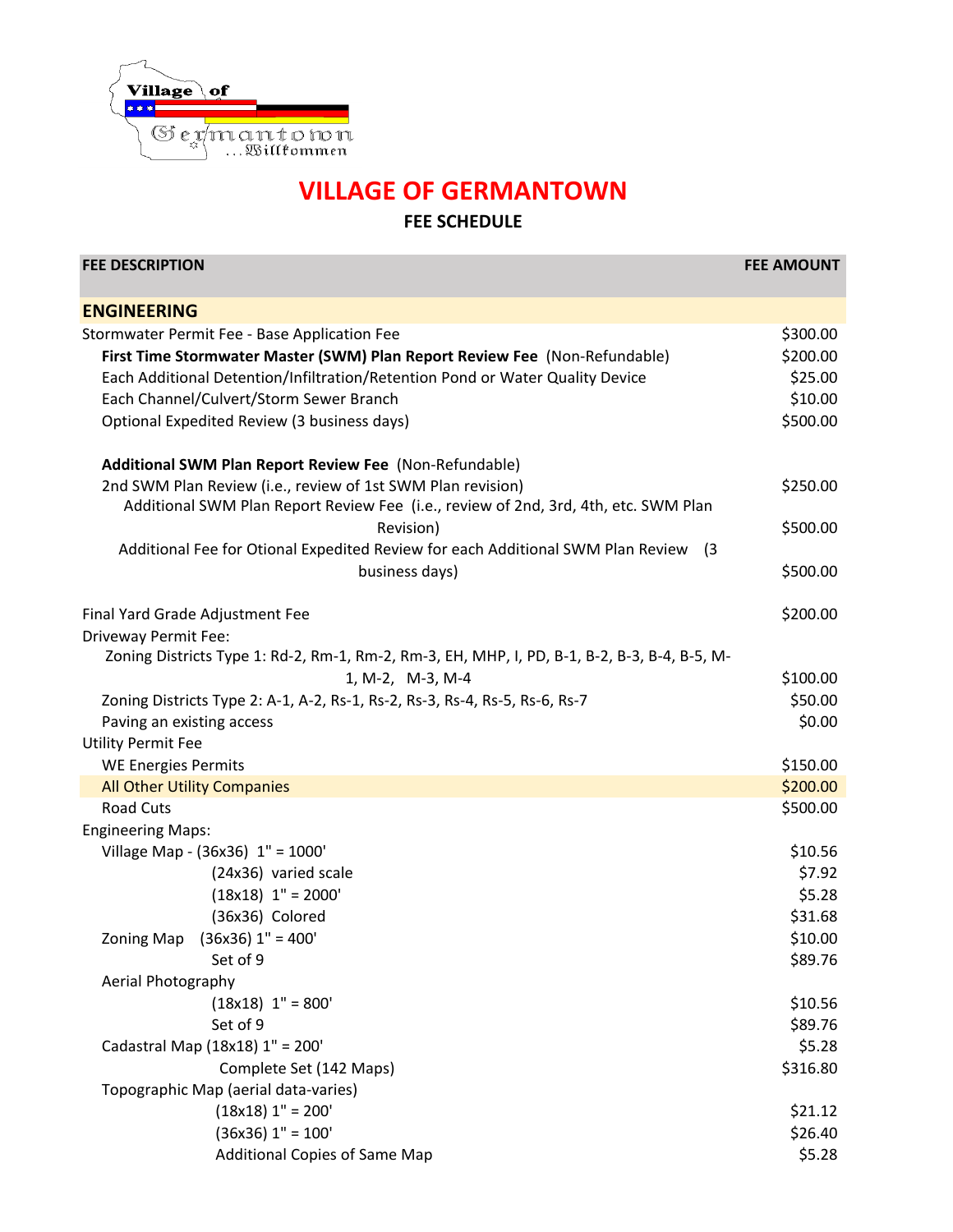#### **PUBLIC WORKS**

Commercial Recycling Center Fee  $$1,000.00$ <br>Blasting Permit  $$50.00$ Blasting Permit \$50.00 \$50.00 \$50.00 \$50.00 \$50.00 \$50.00 \$50.00 \$50.00 \$50.00 \$50.00 \$50.00 \$50.00 \$50.00 \$50 Rock Crushing Permit<br>Mulch

 $$5.00$ /yard (if Village loads)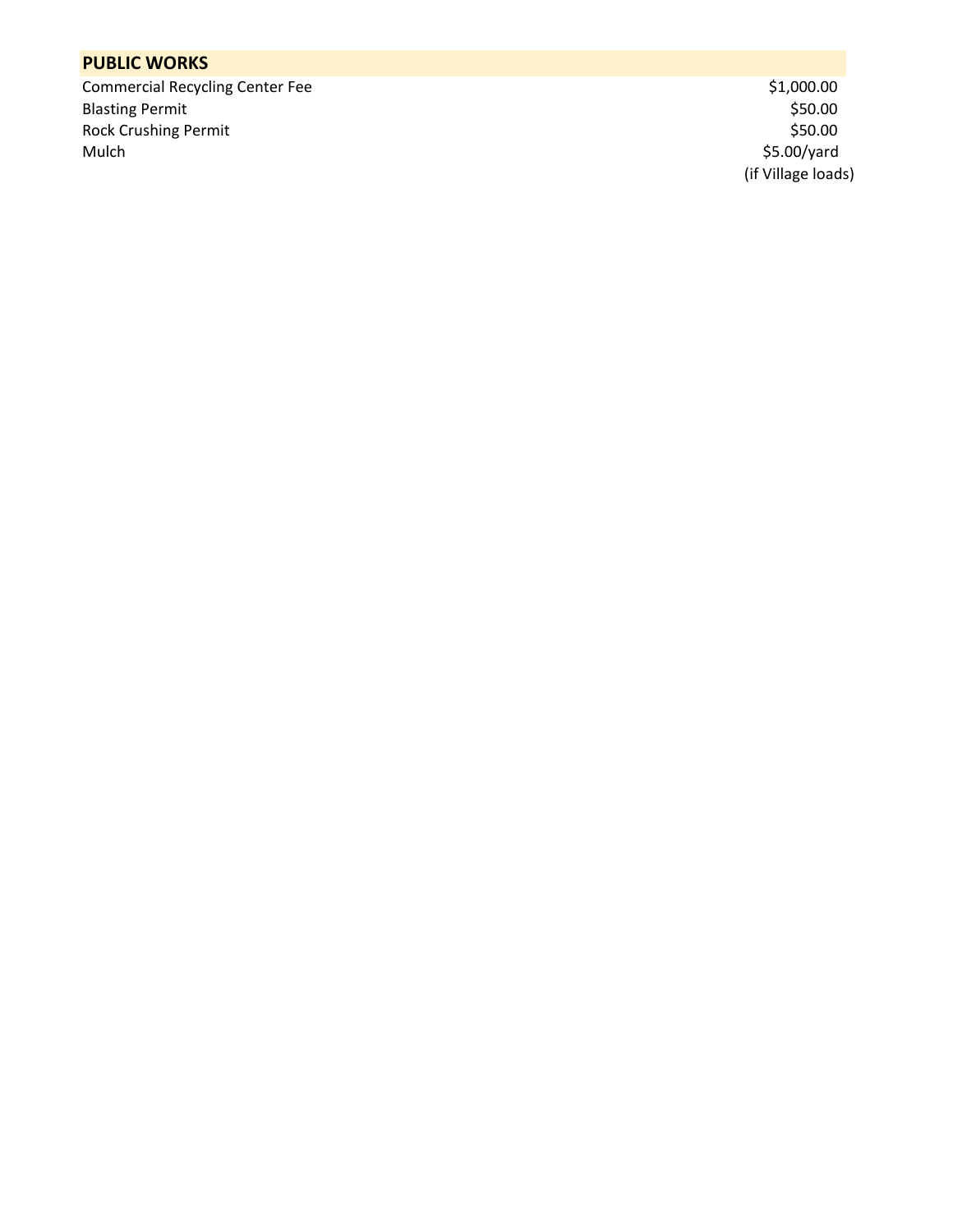

| <b>FEE DESCRIPTION</b>                                                   | <b>FEE AMOUNT</b> |
|--------------------------------------------------------------------------|-------------------|
| <b>FIRE</b>                                                              |                   |
| Plan Review                                                              | \$125.00          |
| Fire alarm System Test/Acceptance                                        | \$125.00          |
| Sprinkler System Test/Acceptance                                         | \$125.00          |
| Fire Suppression System (Hood or Booth) Test/Acceptance                  | \$125.00          |
| Standpipe System Test/Acceptance                                         | \$125.00          |
| Private Fire Hydrant Flow Test                                           | \$100.00          |
| <b>Smoke Evacution System</b>                                            | \$100.00          |
| After Hours Inspection (Per Inspector, Minium 2 Hours. Per Hours Charge) | \$100.00          |
| Public Recode Request-Fire/EMS Report                                    | \$8.50            |
| Public Recode Request-8.5 x 11", per page per side                       | \$0.25            |
| Public Record request-11 x 17", per page, per side                       | \$0.30            |
| <b>CPR Training (Per Student)</b>                                        | \$50.00           |

| <b>AMBULANCE (EMERGENCY MEDICAL SERVICE)</b> |          |
|----------------------------------------------|----------|
| <b>TRANSPORT FEES</b>                        |          |
| <b>BLS Base Rate-Resident</b>                | \$550.00 |
| <b>BLS Base Rate-Non Resident</b>            | \$650.00 |
| <b>Inter-Facility Transfer</b>               | \$350.00 |
| ALS 1 Rate-Resident                          | \$725.00 |
| ALS 1 Rate-Non Resident                      | \$825.00 |
| ALS 2 Rate-Resident                          | \$775.00 |
| ALS 2 Rate-Non Resident                      | \$875.00 |
| Intercept Rate                               | \$250.00 |
| <b>Return Trip</b>                           | \$375.00 |
| Milage (per mile transport)                  | \$18.00  |
| <b>NON TRANSPORT FEE</b>                     |          |
| No Transport fee                             | \$200.00 |
| + Supply and/or procedure costs              |          |
| <b>SPECIAL SERVICES</b>                      |          |
| Extrication                                  | \$500.00 |
| Lucas 3 CPR Device                           | \$250.00 |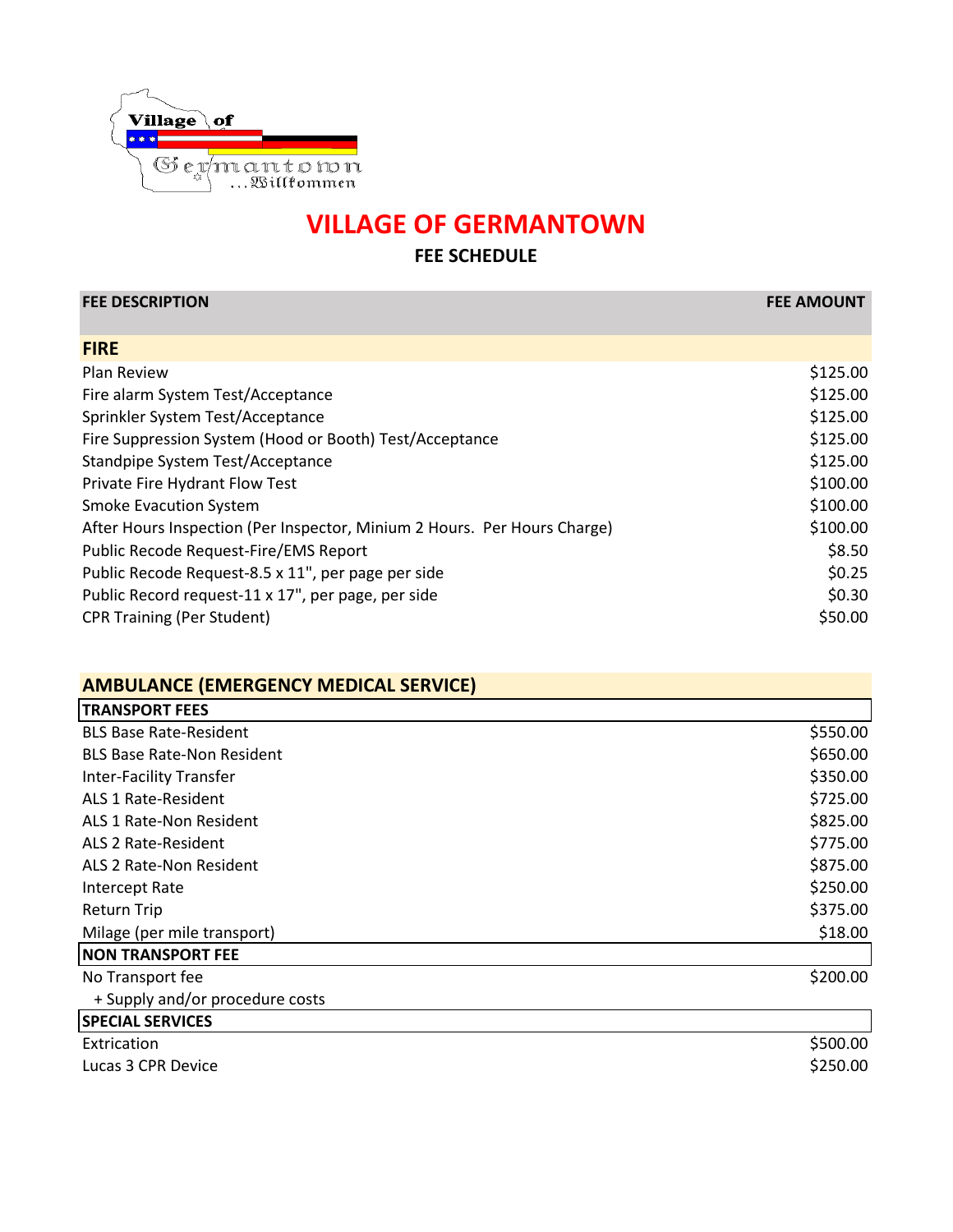| <b>FEE DESCRIPTION</b>                            | <b>FEE AMOUNT</b> |
|---------------------------------------------------|-------------------|
| <b>AMBULANCE (EMERGENCY MEDICAL SERVICE) Cont</b> |                   |
| <b>SUPPLY CHARGES</b>                             |                   |
| <b>Advanced Airway</b>                            | \$150.00          |
| <b>CPAP</b>                                       | \$125.00          |
| Defibrillator/AED Supply                          | \$100.00          |
| <b>EKG Supply</b>                                 | \$85.00           |
| <b>IV Start</b>                                   | \$75.00           |
| IO Start                                          | \$250.00          |
| OB/Childbirth Supply                              | \$50.00           |
| Pneumothorix Kit                                  | \$100.00          |
| Supplies-BLS                                      | \$100.00          |
| Supplies-ALS                                      | \$125.00          |
| Pro-Splints                                       | \$75.00           |
| <b>MEDICATIONS</b>                                |                   |
| Adenosine                                         | \$80.00           |
| Albuterol                                         | \$30.00           |
| Amiodarone (1st/2nd) Dose                         | \$150/\$200       |
| Aspirin per Dose                                  | \$10.00           |
| Atropine                                          | \$30.00           |
| Atrovent                                          | \$35.00           |
| 50% Dextrose                                      | \$25.00           |
| Diphenhydramine                                   | \$25.00           |
| End Tidal CO2 Detector                            | \$45.00           |
| Epinephrine 1:1000                                | \$35.00           |
| Fentanyl                                          | \$30.00           |
| Glucagon                                          | \$350.00          |
| Ketamine                                          | \$45.00           |
| Lorazepam                                         | \$30.00           |
| Magnesium Sulfate                                 | \$30.00           |
| Midazolam                                         | \$40.00           |
| Ondansetron                                       | \$40.00           |
| Oral Glucose 15g                                  | \$20.00           |
| Narcan/Nalozone (per dose)                        | \$100.00          |
| <b>Needle Decompression</b>                       | \$60.00           |
| Nitroglycerin                                     | \$25.00           |
| <b>Normal Saline Flush</b>                        | \$75.00           |
| Normal Saline (IV Adminstration 1000ml)           | \$50.00           |
| Nor-epinephrine                                   | \$30.00           |
| Ondansetron                                       | \$40.00           |
| Oxygen                                            | \$70.00           |
| Pericardiocentesis                                | \$200.00          |
| Saline Flush                                      | \$5.00            |
| Sodium Bicarbonate                                | \$30.00           |
| Solu-Medrol                                       | \$40.00           |
|                                                   |                   |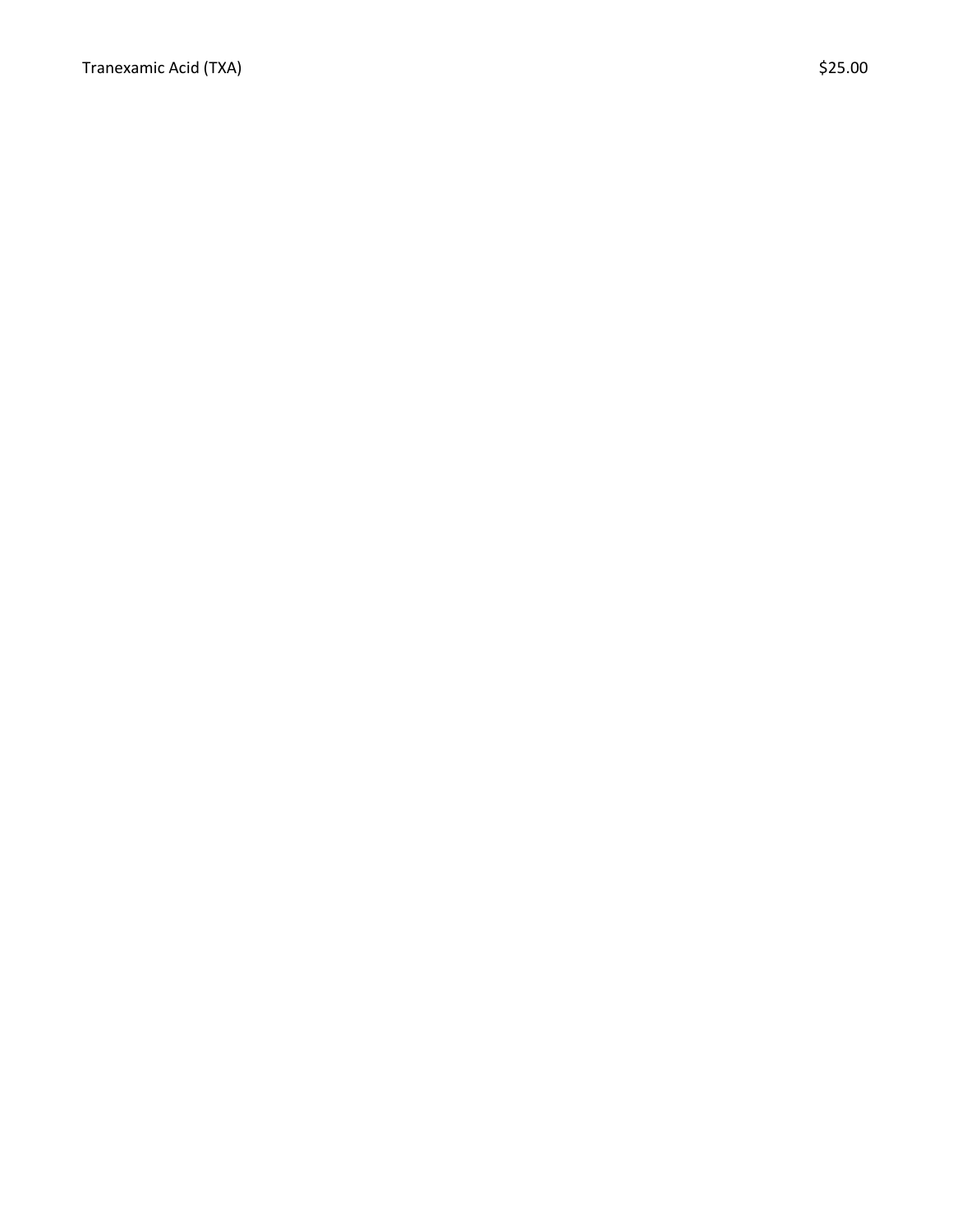

| <b>FEE DESCRIPTION</b>                         | <b>FEE AMOUNT</b> |
|------------------------------------------------|-------------------|
| <b>FINANCE/TREASURER</b>                       |                   |
|                                                |                   |
| Special Assessment Letter Request              | \$35.00           |
| Dog License Unneutered/Unspayed                | \$13.00           |
| Dog License Neutered/Spayed                    | \$8.00            |
| Dog License Late Fee (after March 31)          | \$5.00            |
| Dog License Replacement Tag                    | \$1.00            |
| Check Return/Insufficient Funds                | \$20.00           |
| Photo Copies - per page/per side               |                   |
| $8.5 \times 11$                                | \$0.25            |
| $8.5 \times 14$                                | \$0.30            |
| 11 x 17                                        | \$0.50            |
| Interest on Delinquent Receivables             | 1.5% per month    |
| <b>WATER &amp; WASTEWATER UTILITY RATES</b>    |                   |
| Water - Quarerly Service Charge per meter size |                   |
| 5/8" Meter                                     | \$15.28           |
| 3/4" Meter                                     | \$15.28           |
| 1"<br>Meter                                    | \$25.46           |
| 1.5" Meter                                     | \$44.56           |
| 2" Meter                                       | \$66.84           |
| 3"<br>Meter                                    | \$111.39          |
| 4"<br>Meter                                    | \$171.87          |
| 6"<br>Meter                                    | \$318.27          |
| <b>Volume Charge</b>                           |                   |
| Gallons used per Quarter - First 1,000 Gallons | \$2.29            |
| 101,000 - 1,000,000 Gallons                    | \$1.97            |
| over 1,000,0000 Gallons                        | \$1.67            |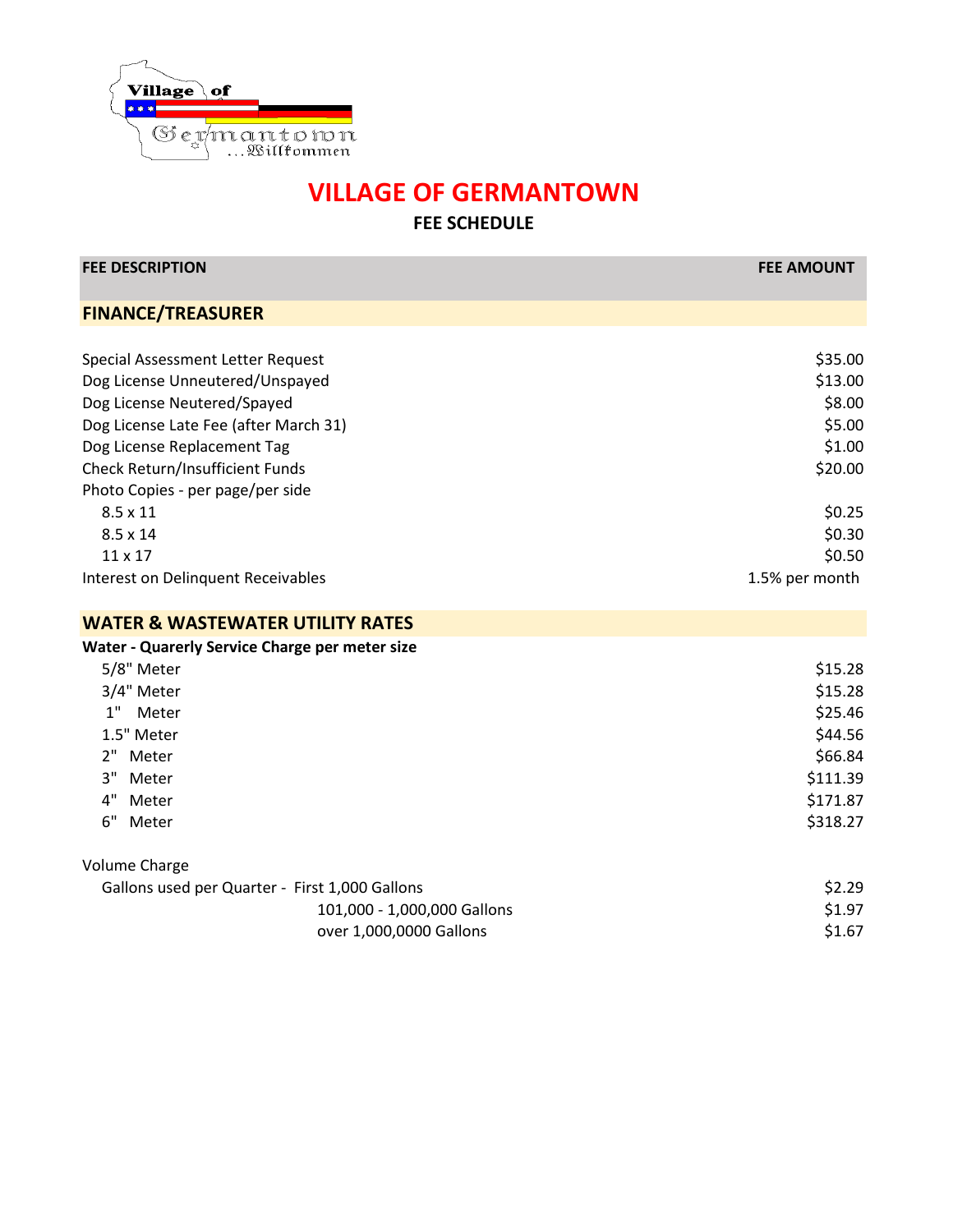#### **FINANCE/TREASURER**

| Per Residential Dwelling Unit/each<br>Commercial, Industrial, Public Properties:<br>5/8" Meter<br>3/4" Meter<br>1"<br>Meter<br>1.5" Meter<br>2"<br>Meter<br>3"<br>Meter<br>4"<br>Meter<br>6"<br>Meter<br>Volume Charge<br>Residential - per 1,000 Gallons of Flow<br>Commercial, Industrial, Public Propertiers - per 1,000 Gallons of Flow<br>Interest rate on delinquent utilities - per month<br>Penalty end of year taxroll posting of delinquencies | <b>Wastewater - Quarterly Service Charge</b> |          |
|----------------------------------------------------------------------------------------------------------------------------------------------------------------------------------------------------------------------------------------------------------------------------------------------------------------------------------------------------------------------------------------------------------------------------------------------------------|----------------------------------------------|----------|
|                                                                                                                                                                                                                                                                                                                                                                                                                                                          |                                              | \$40.01  |
|                                                                                                                                                                                                                                                                                                                                                                                                                                                          |                                              |          |
|                                                                                                                                                                                                                                                                                                                                                                                                                                                          |                                              | \$40.01  |
|                                                                                                                                                                                                                                                                                                                                                                                                                                                          |                                              | \$40.01  |
|                                                                                                                                                                                                                                                                                                                                                                                                                                                          |                                              | \$74.02  |
|                                                                                                                                                                                                                                                                                                                                                                                                                                                          |                                              | \$102.02 |
|                                                                                                                                                                                                                                                                                                                                                                                                                                                          |                                              | \$132.02 |
|                                                                                                                                                                                                                                                                                                                                                                                                                                                          |                                              | \$202.03 |
|                                                                                                                                                                                                                                                                                                                                                                                                                                                          |                                              | \$362.06 |
|                                                                                                                                                                                                                                                                                                                                                                                                                                                          |                                              | \$592.08 |
|                                                                                                                                                                                                                                                                                                                                                                                                                                                          |                                              |          |
|                                                                                                                                                                                                                                                                                                                                                                                                                                                          |                                              | \$6.9130 |
|                                                                                                                                                                                                                                                                                                                                                                                                                                                          |                                              | \$8.6410 |
|                                                                                                                                                                                                                                                                                                                                                                                                                                                          |                                              | 1%       |
|                                                                                                                                                                                                                                                                                                                                                                                                                                                          |                                              | 10%      |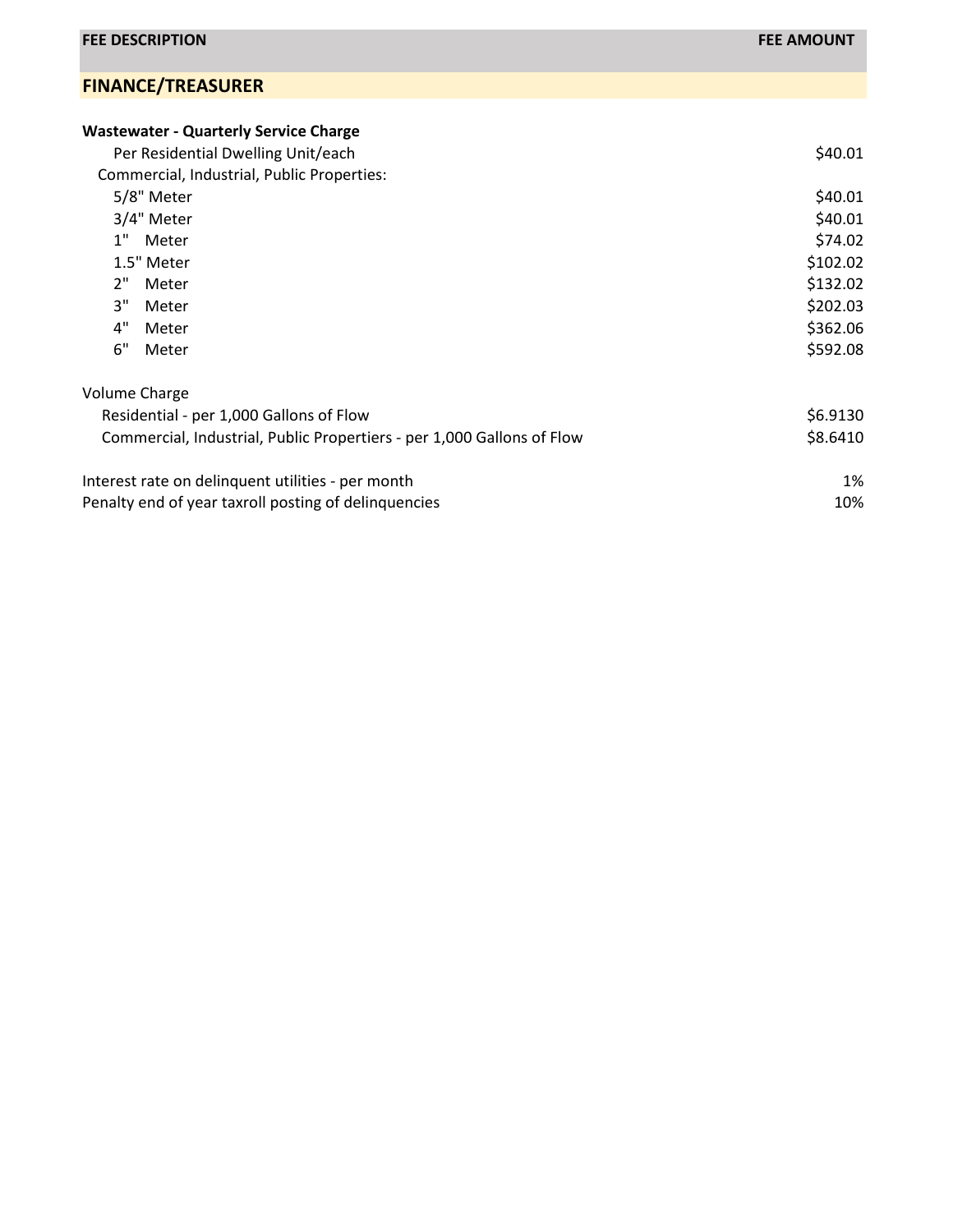

| <b>FEE DESCRIPTION</b>                                                                         | <b>FEE AMOUNT</b> |         |
|------------------------------------------------------------------------------------------------|-------------------|---------|
| <b>POLICE DEPARTMENT</b>                                                                       |                   |         |
|                                                                                                |                   |         |
| <b>Parking Citation</b>                                                                        |                   | \$20.00 |
| Parking Citation paid after 10 days from issuance                                              |                   | \$30.00 |
| Parking Citation Paid after 20 days from issuance                                              |                   | \$45.00 |
| Parking Permit (per month)                                                                     |                   | \$10.00 |
| Finger Printing (Germantown Residents or Employers only)                                       |                   | \$10.00 |
| Alarm Charges - False Alarms (Monthly)<br>1st - 3rd Free                                       |                   |         |
| 4th                                                                                            |                   | \$25.00 |
| 5th                                                                                            |                   | \$50.00 |
| 6th                                                                                            |                   | \$75.00 |
| 7th                                                                                            | \$100.00          |         |
| 8th-10th                                                                                       | \$150.00          |         |
| 11th and subsequent                                                                            | \$200.00          |         |
| <b>Bike License</b>                                                                            |                   | \$5.00  |
| Photos (each)                                                                                  |                   | \$1.00  |
| Photos (CD/DVD)                                                                                |                   | \$2.00  |
| Open Records Requests (per page, per side)                                                     |                   | \$0.25  |
| <b>Accident Reports</b>                                                                        |                   | \$2.00  |
| Audio/Video Tape and Computer Media                                                            | \$                | 15.00   |
| Actual time and materials if cost is over \$50.00                                              |                   |         |
| Postage charges will apply to any documentation or items needing to be mailed to the requestor |                   |         |
| Warrant Fees (per warrant when subject is booked into custody)                                 |                   | \$35.00 |
| Jail Fee (per day for subjects who complete a sentence rather than pay a citation/warrant)     |                   | \$20.00 |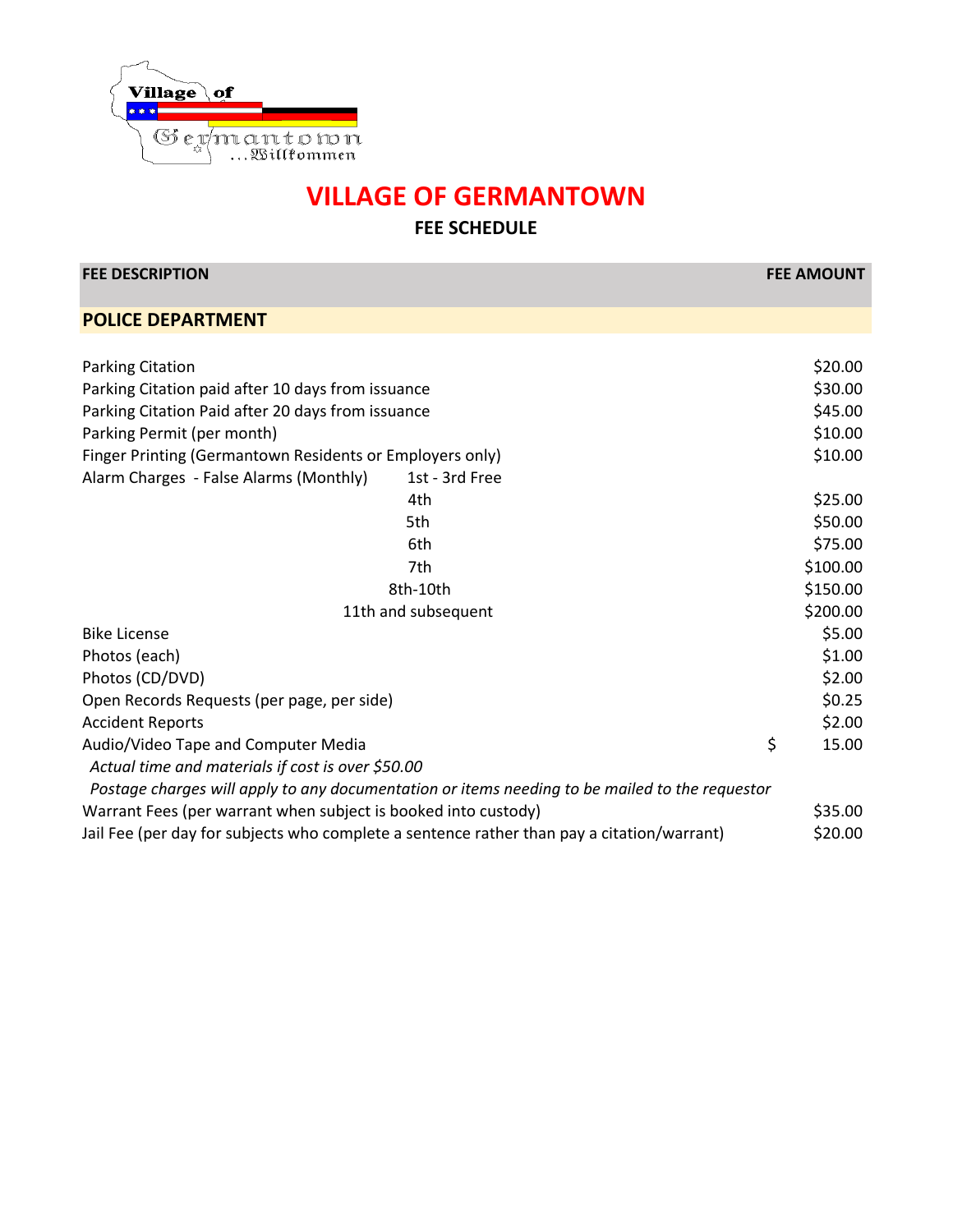

## **VILLAGE OF GERMANTOWN FEE SCHEDULE**

| <b>FEE DESCRIPTION</b>                                                |                                                                                                | <b>FEE AMOUNT</b>                                                             |
|-----------------------------------------------------------------------|------------------------------------------------------------------------------------------------|-------------------------------------------------------------------------------|
| <b>RECREATION</b>                                                     |                                                                                                |                                                                               |
| 5.6% sales tax is added to all rentals<br><b>Park Shelter Rentals</b> |                                                                                                |                                                                               |
|                                                                       | <b>Dheinsville Park Shelter</b>                                                                |                                                                               |
| <b>Resident Fee</b>                                                   | Amenities includes; 8 picnic tables, electricity, permanent restrooms<br>Holds up to 80 people | \$50.00/6 hours - plus tax<br>\$5.00/hour each<br>additional hour - plus tax  |
| <b>Non-Resident Fee</b>                                               | Holds up to 80 people                                                                          | \$90.00/6 hours - plus tax<br>\$5.00/hour each<br>additional hour - plus tax  |
|                                                                       | <b>Firemen's Park Shelter</b>                                                                  |                                                                               |
|                                                                       | Amenities includes; 12 picnic tables, electricity, permanent restrooms                         |                                                                               |
| <b>Resident Fee</b>                                                   | Holds up to 300 people                                                                         | \$110.00/6 hours - plus tax<br>\$5.00/hour each<br>additional hour - plus tax |
| <b>Non-Resident Fee</b>                                               | Holds up to 300 people                                                                         | \$165.00/6 hours - plus tax<br>\$5.00/hour each<br>additional hour - plus tax |
|                                                                       | <b>Haupt Strasse Park Shelter</b>                                                              |                                                                               |
|                                                                       | Amenities includes; 40 picnic tables, electricity, Port-a-Johns                                |                                                                               |
| <b>Resident Fee</b>                                                   | Holds up to 300 people                                                                         | \$50.00/6 hours - plus tax<br>\$5.00/hour each<br>additional hour - plus tax  |
| <b>Non-Resident Fee</b>                                               | Holds up to 300 people                                                                         | \$90.00/6 hours - plus tax<br>\$5.00/hour each                                |

additional hour - plus tax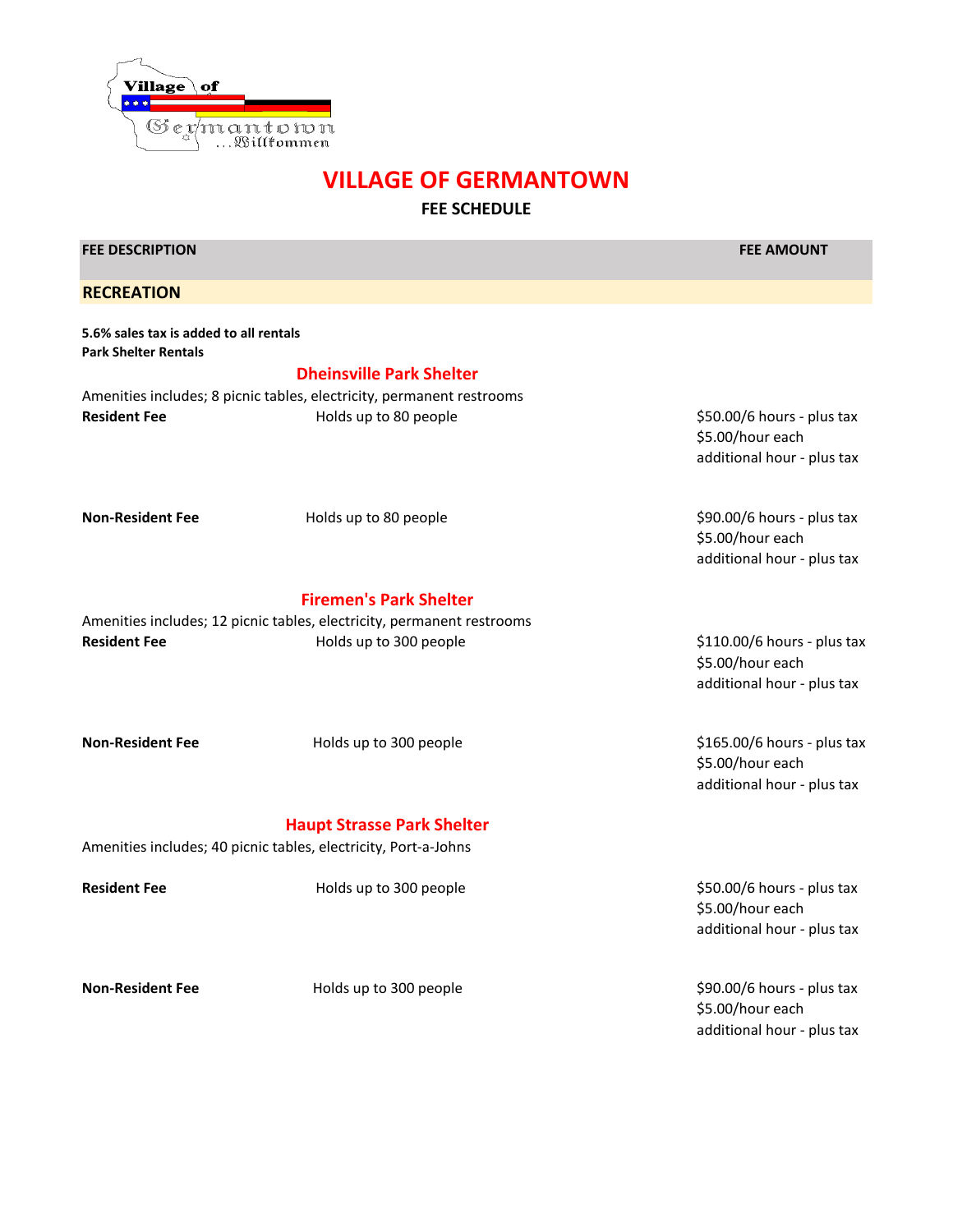| 40 chairs, electricity, permanent restrooms | Amenities includes; 10 Picnic Tables (outdoor shelter), 8 Tables (multi purpose room)                |                                                                                |
|---------------------------------------------|------------------------------------------------------------------------------------------------------|--------------------------------------------------------------------------------|
| <b>Resident Fee</b>                         | Holds up to 150 people (Summer)/50 people (Winter)                                                   | $$125.00/6$ hours - plus tax<br>\$5.00/hour each<br>additional hour - plus tax |
| <b>Non-Resident Fee</b>                     | Holds up to 150 people (Summer)/50 people (Winter)                                                   | \$185.00/6 hours - plus tax<br>\$5.00/hour each<br>additional hour - plus tax  |
|                                             | <b>Schoen Laufen Park Shelter</b><br>Amenities include; 6 Picnic Tables, Port-a-John, NO ELECTRICITY |                                                                                |
| <b>Resident Fee</b>                         | Holds up to 50 people                                                                                | \$50.00/6 hours - plus tax<br>\$5.00/hour each<br>additional hour - plus tax   |
| <b>Non-Resident Fee</b>                     | Holds up to 50 people                                                                                | \$65.00/6 hours - plus tax<br>\$5.00/hour each<br>additional hour - plus tax   |
|                                             | <b>Spassland Park Shelter</b>                                                                        |                                                                                |
|                                             | Amenities include; 10 Picnic Tables, Electricity, Permanent Restrooms                                |                                                                                |
| <b>Resident Fee</b>                         | Holds up to 100 people                                                                               | $$110.00/6$ hours - plus tax<br>\$5.00/hour each<br>additional hour - plus tax |
| <b>Non-Resident Fee</b>                     | Holds up to 100 people                                                                               | \$165.00/6 hours - plus tax<br>\$5.00/hour each<br>additional hour - plus tax  |

**Kinderberg Park Shelter/Multi-Purpose Room**

**FEE DESCRIPTION FEE AMOUNT**

**RECREATION**

**For Program Fees please see the Recreation Guide on the Park & Recreation Website Page**